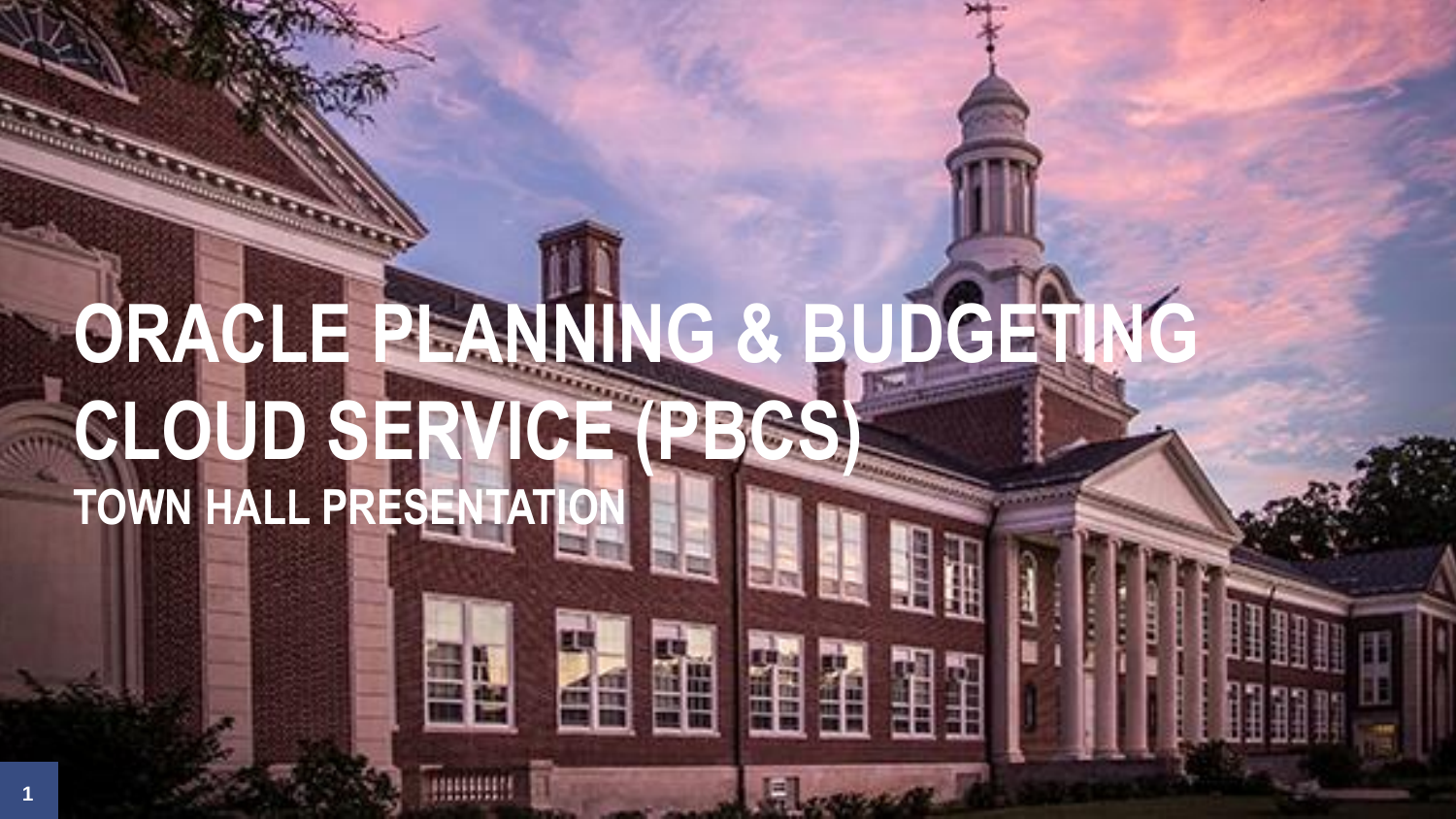### **PROJECT TIMELINE**

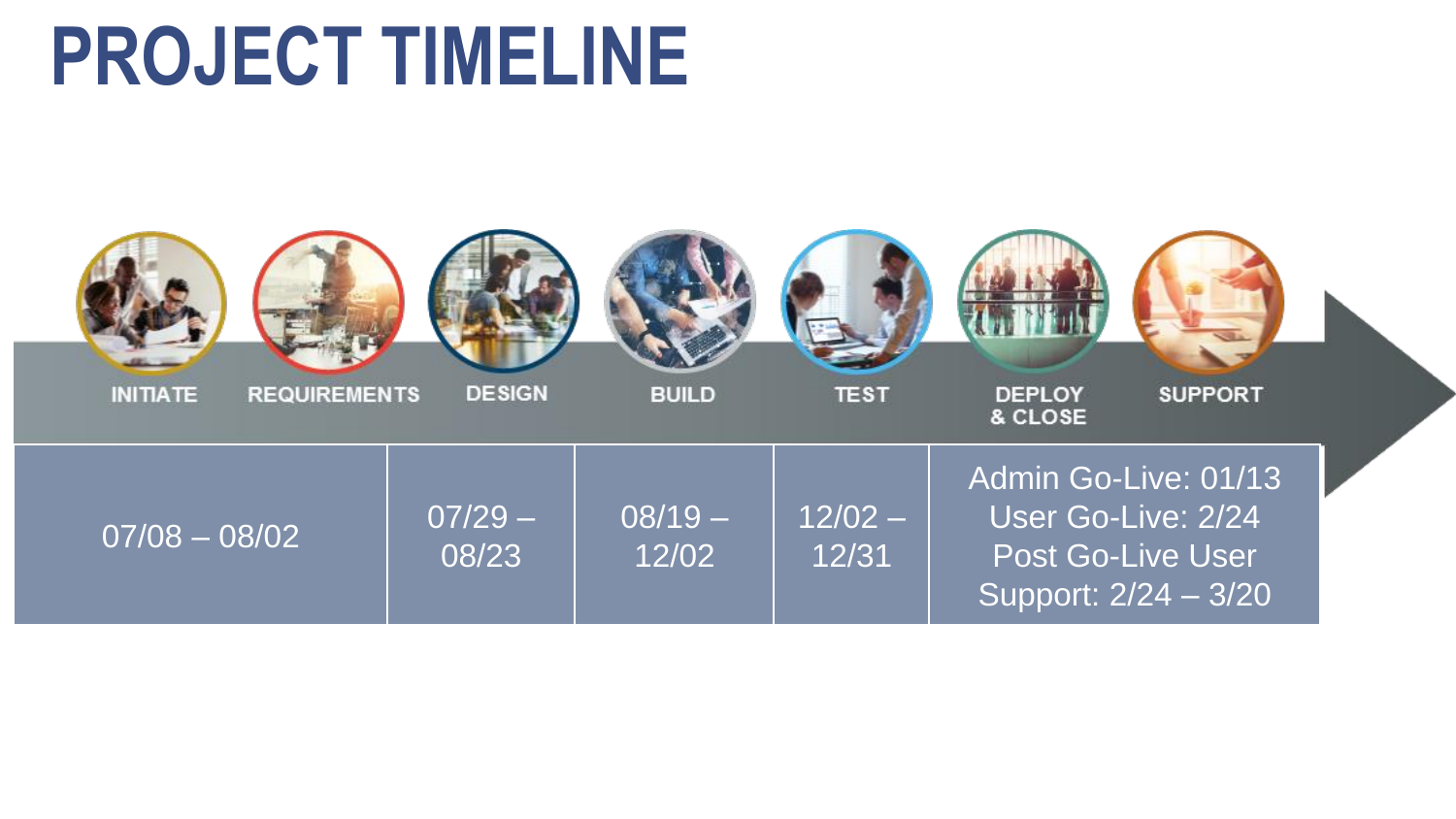### **ORACLE INTELLIGENT CONNECTED PLANNING**

#### **& LONG-RANGE / STRATEGIC PLAN** • Top-down, driver-based • Modeling for risks, Funding, and strategic initiatives • Combine multiple scenarios FP&A • Define targets for **B**<sub>o</sub> LRP **& BUDGET** budget & forecast **INTELLIGENT LOBs BUs ÔÔ FORECAST** • Rolling forecasts & predictive planning • Forecast connected to LRP for iterating through

#### **& BUDGET**

- Bottom-up, driver-based
- Position **Budgeting**
- OpEx, Capital, Projects, etc.
- Management **Allocations**

#### **FORECAST**

- Bottom-up, driver-based
- 
- new plan assumptions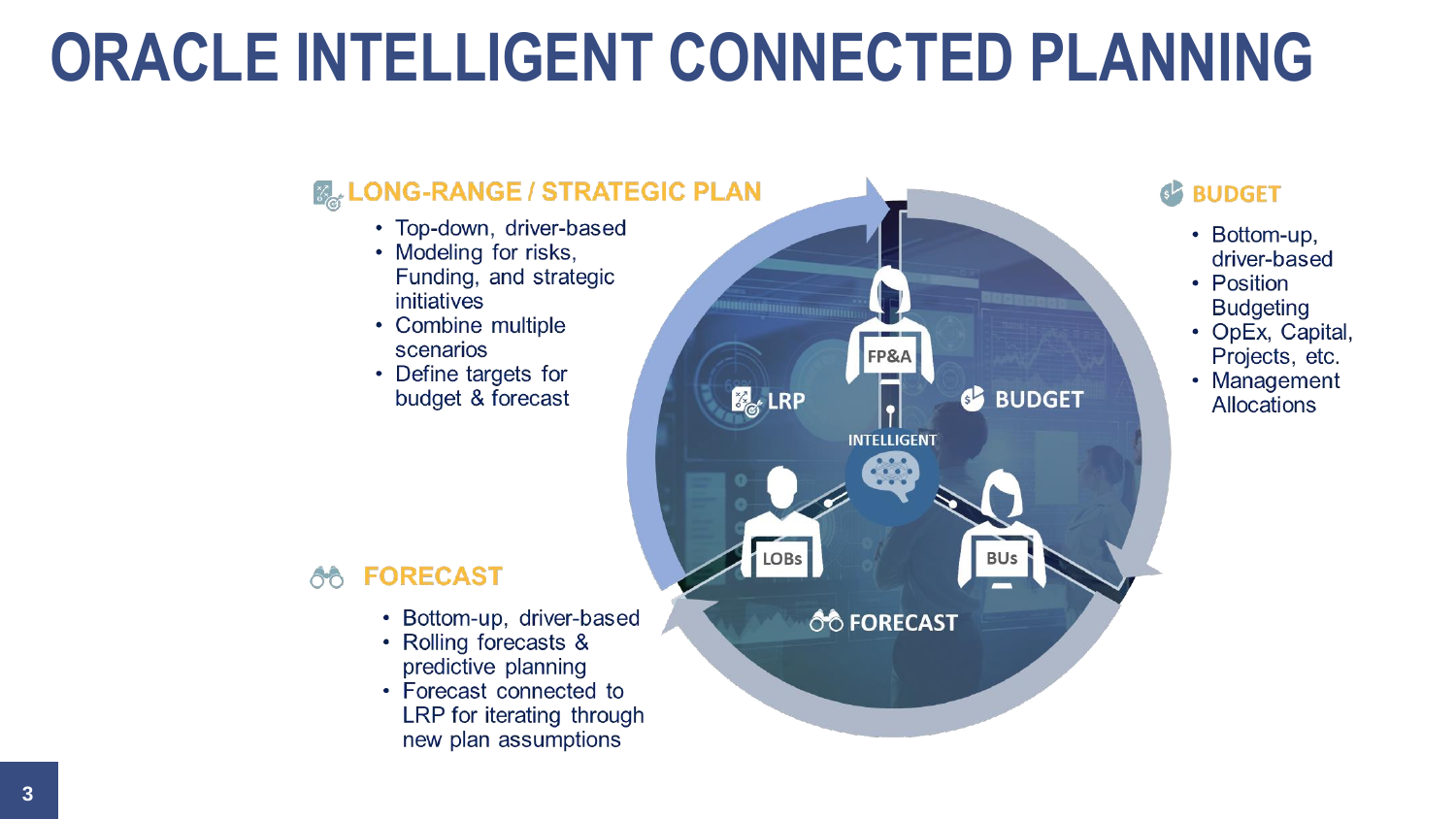#### TCNJ FISCAL YEAR BUDGET TIMELINE

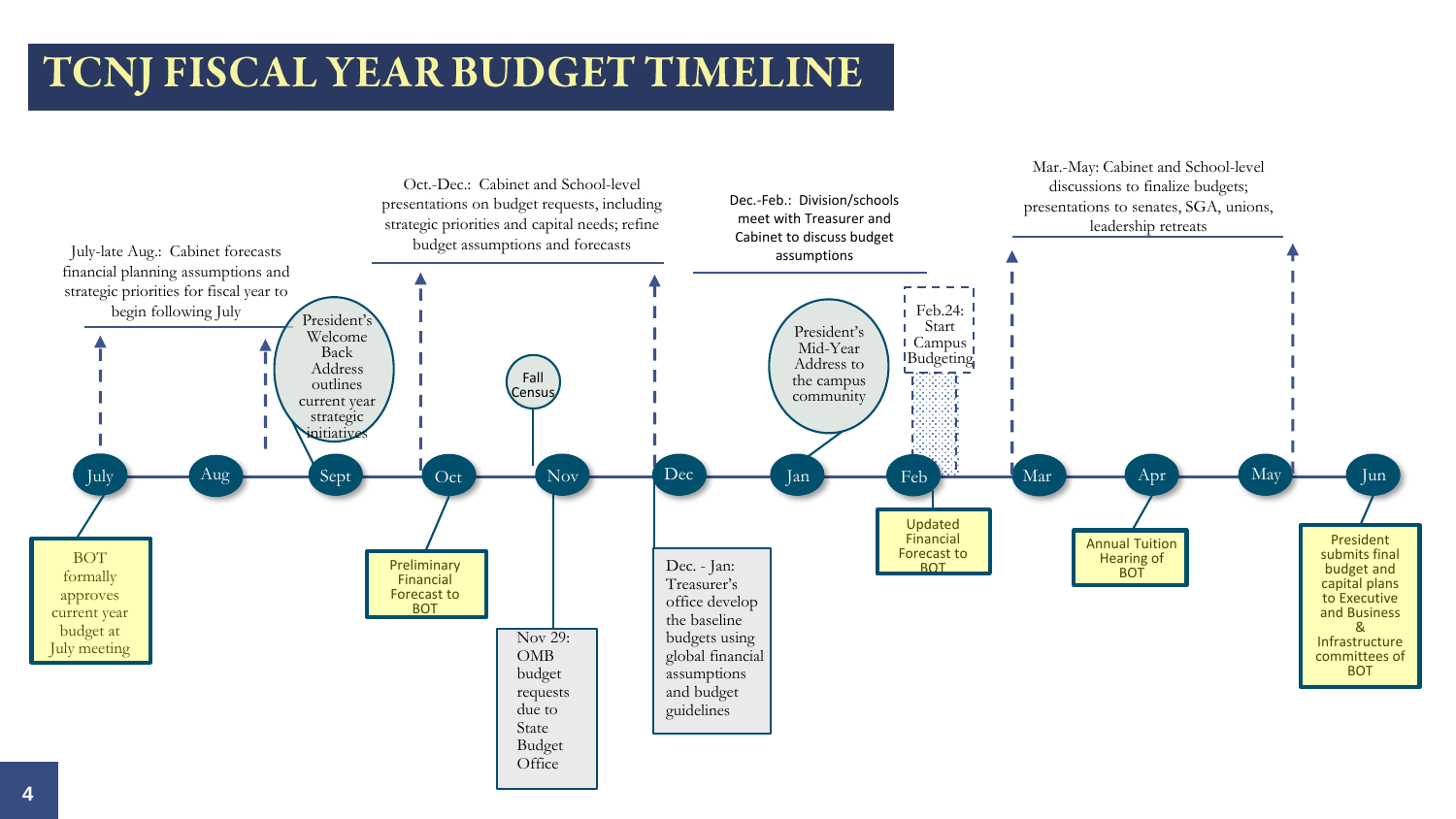|           | <b>What is PBCS?</b>                                                                                                                                                                                                                                                                                                   | <b>The Benefits</b>                                                                                                                                          |                                                                                                                                |  |  |  |  |
|-----------|------------------------------------------------------------------------------------------------------------------------------------------------------------------------------------------------------------------------------------------------------------------------------------------------------------------------|--------------------------------------------------------------------------------------------------------------------------------------------------------------|--------------------------------------------------------------------------------------------------------------------------------|--|--|--|--|
|           | Purpose built cloud-based<br>enterprise planning tool<br>Built on a multi-dimensional<br>OLAP database engine<br>(Essbase)<br>Includes (but not limited to):<br>Forms / Dashboards<br><b>Calculations</b><br><b>Navigation Flows</b><br>Approvals / Workflow<br>Reporting<br><b>Ad Hoc Analysis</b><br><b>Security</b> | Single source of all budget and planning data<br>(revenue and expenses)                                                                                      | Shifts end users' time from collecting to<br>analyzing                                                                         |  |  |  |  |
| $\bullet$ |                                                                                                                                                                                                                                                                                                                        | Ensures data is complete and accurate through<br>the use of standardized calculations and<br>validation rules                                                | Ability for end users to conduct their own<br>analysis (ad-hoc, standard and visual<br>reporting)                              |  |  |  |  |
|           |                                                                                                                                                                                                                                                                                                                        | Ability to create repeatable and maintainable<br>import processes for source data used in the<br>budgeting and planning process (Financials,<br>Student, HR) | Ability to create various scenarios and<br>models based on trends and changes in<br>driving factors (i.e. Enrollment Modeling) |  |  |  |  |
|           |                                                                                                                                                                                                                                                                                                                        | Ability to roll up and drill down to different<br>levels of information (College, Department,<br>Fund, Account)                                              | Create multi-year plans and forecasts<br>that provide the ability to make<br>proactive decisions                               |  |  |  |  |
|           |                                                                                                                                                                                                                                                                                                                        | Ability to aggregate budget information quickly<br>and easily                                                                                                | Conduct more frequent budget to<br>actual variance analysis                                                                    |  |  |  |  |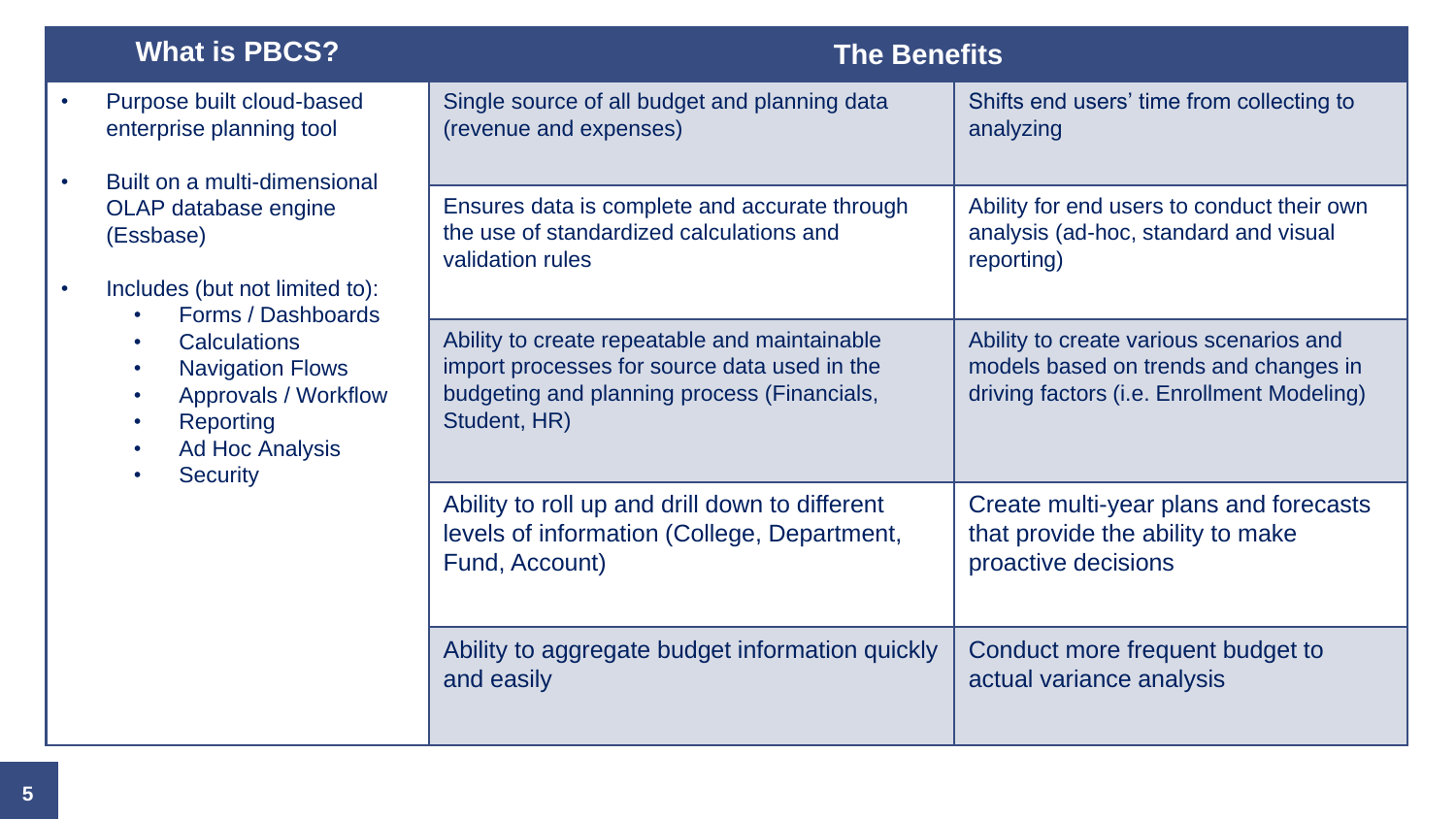# **WHAT'S NEW?**



#### **Employee Planning**

Pre-populated, with adjustments to the pre-population requested from the Treasurer's office



#### **Budget Overview**

Budgeting of all income statement accounts, exclusive of compensation. Pre-populated based on average 3 prior years of spend.



#### **Multi-Year Budgeting**

Budgeting of 2 out-years based on growth rate assumptions with ability to adjust



#### **Strategic Requests**

Strategic Initiative requests and approvals within PBCS. Tracking of approved Strategic Initiatives using strategic programs



#### **Forecasting**

Forecast the open periods of the year, with open periods pre-populated by budget by month



#### **Supplemental Budget Requests**

Post budget approval changes requested and approved via PBCS. Requests will be posted to Budgetary Controls for updated spending authority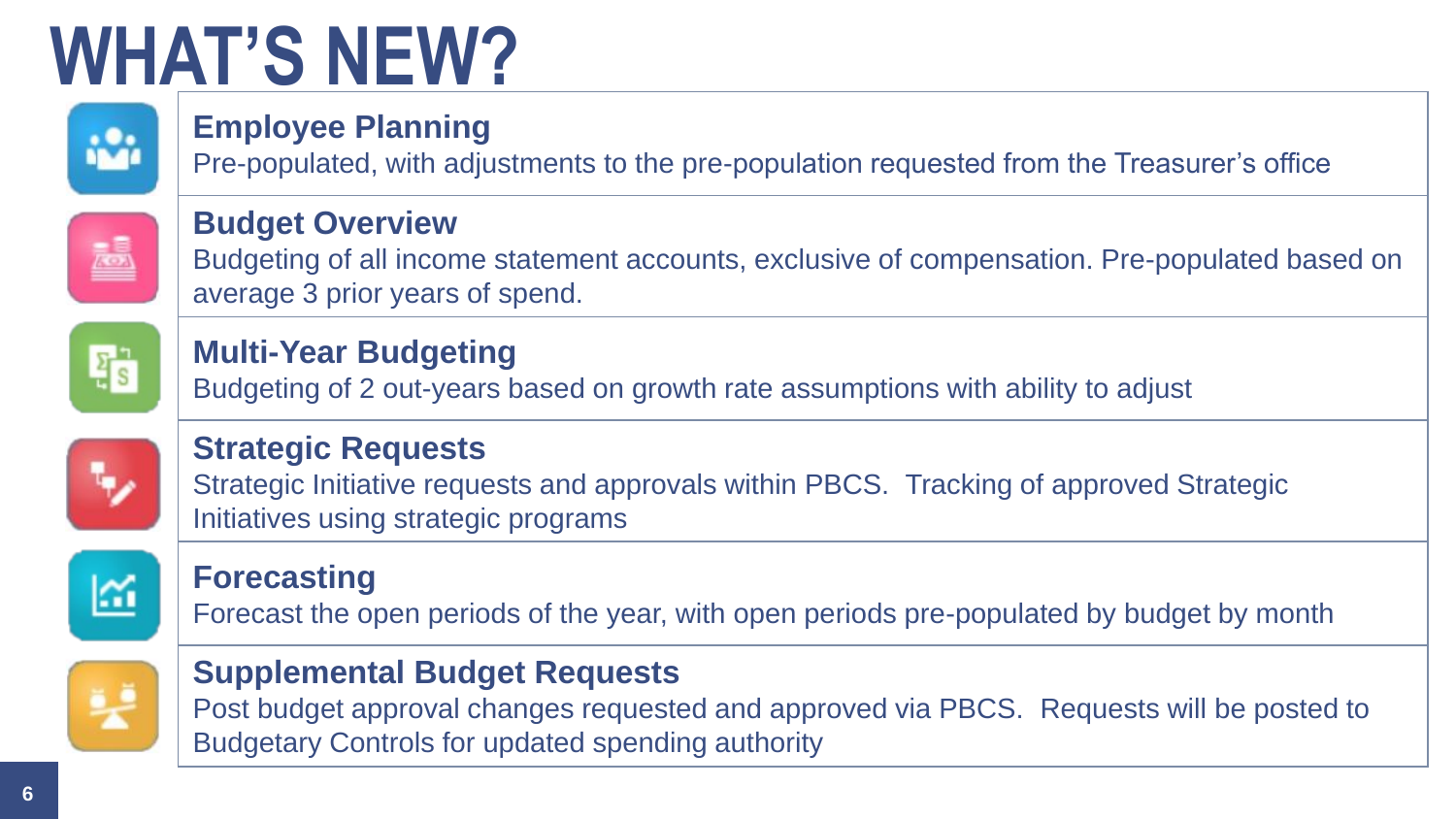

**7**

### **ACCESSING PBCS**

- **1. Log into PBCS**
- **2. Home Page Overview**
- **3. Setting PBCS Preferences & User Variables**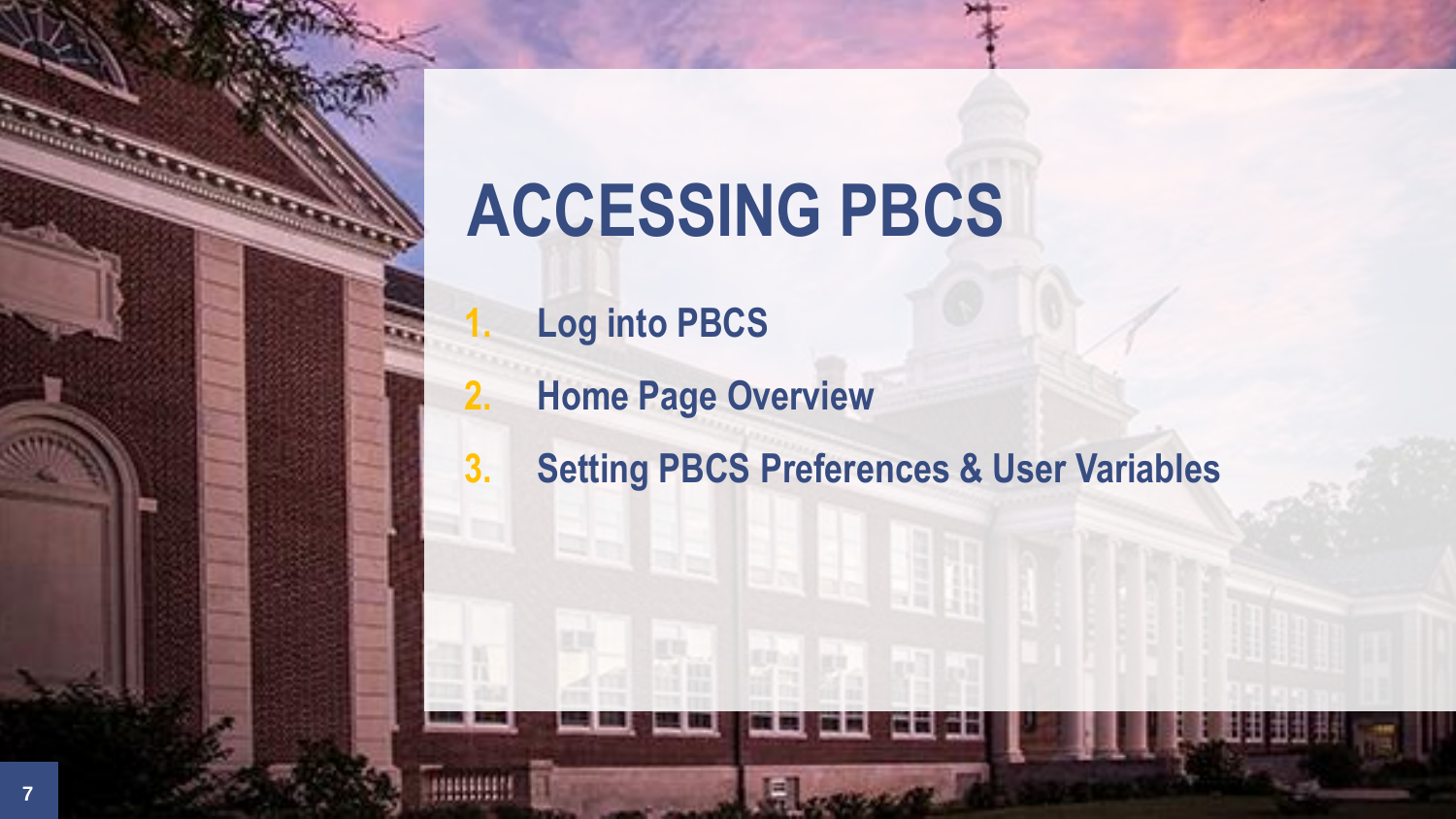### **LOG INTO PBCS RECOMMENDED BROWSER**

Planning and Budgeting is cloud-based and can be accessed via any computer with internet access.

To access, you must use one of the supported browsers below:



#### **NOTE**: Firefox is the recommended browser.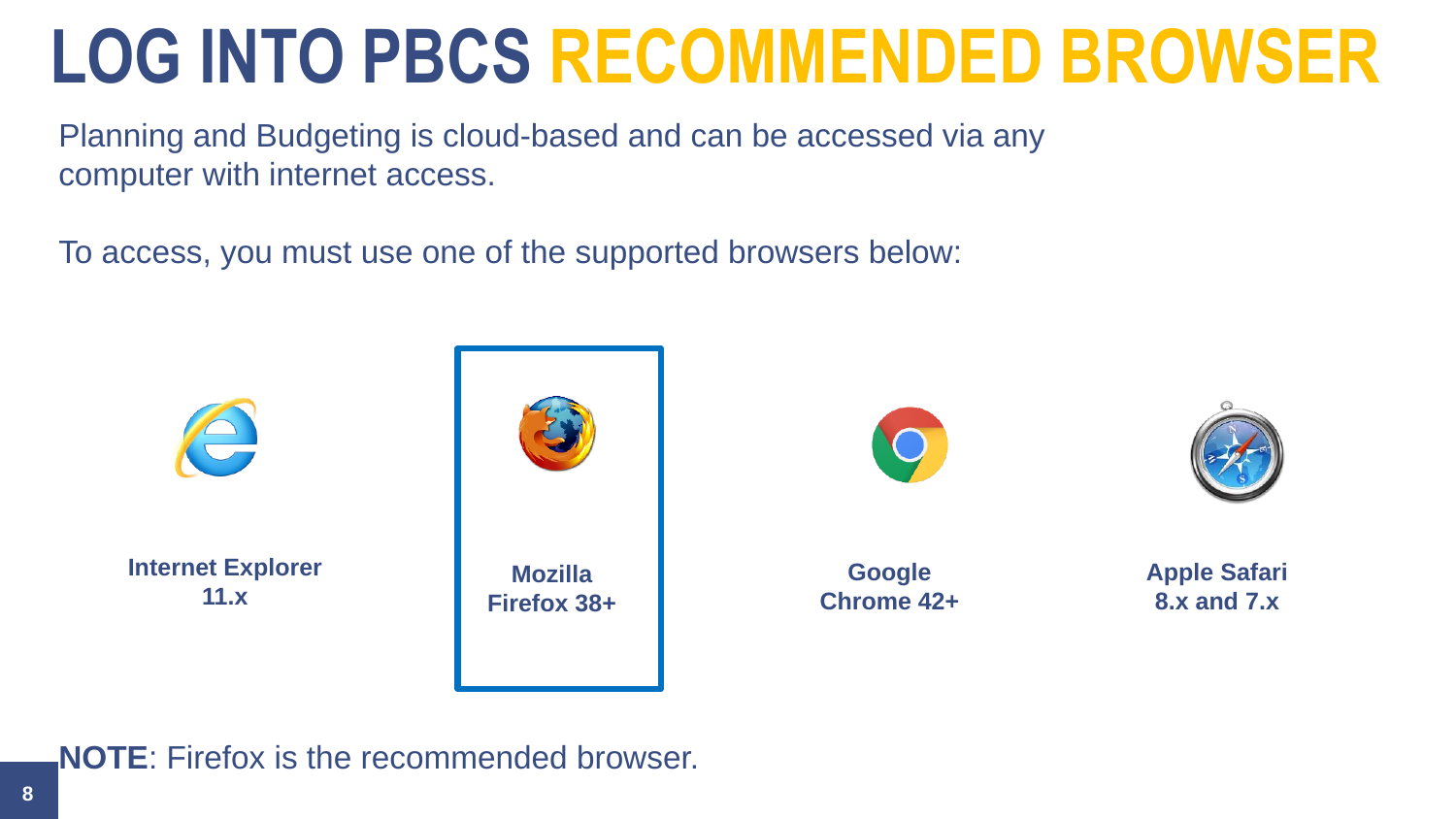### **LOG INTO PBCS URL**

PBCS can be accessed via an Internet browser:

URL: **https://planning-a522123.pbcs.us2.oraclecloud.com/workspace**  Identity Domain: **a522123**

#### **Single Sign-on:**

User's will use their network login to access PBCS (similar to ERP).

| <b>SIGN IN TO</b><br><b>ORACLE CLOUD</b>                          |  |
|-------------------------------------------------------------------|--|
|                                                                   |  |
| <b>Traditional Cloud Account</b><br>Welcome a522123 change domain |  |
| <b>User Name</b><br>Password                                      |  |
| Can't access your account?                                        |  |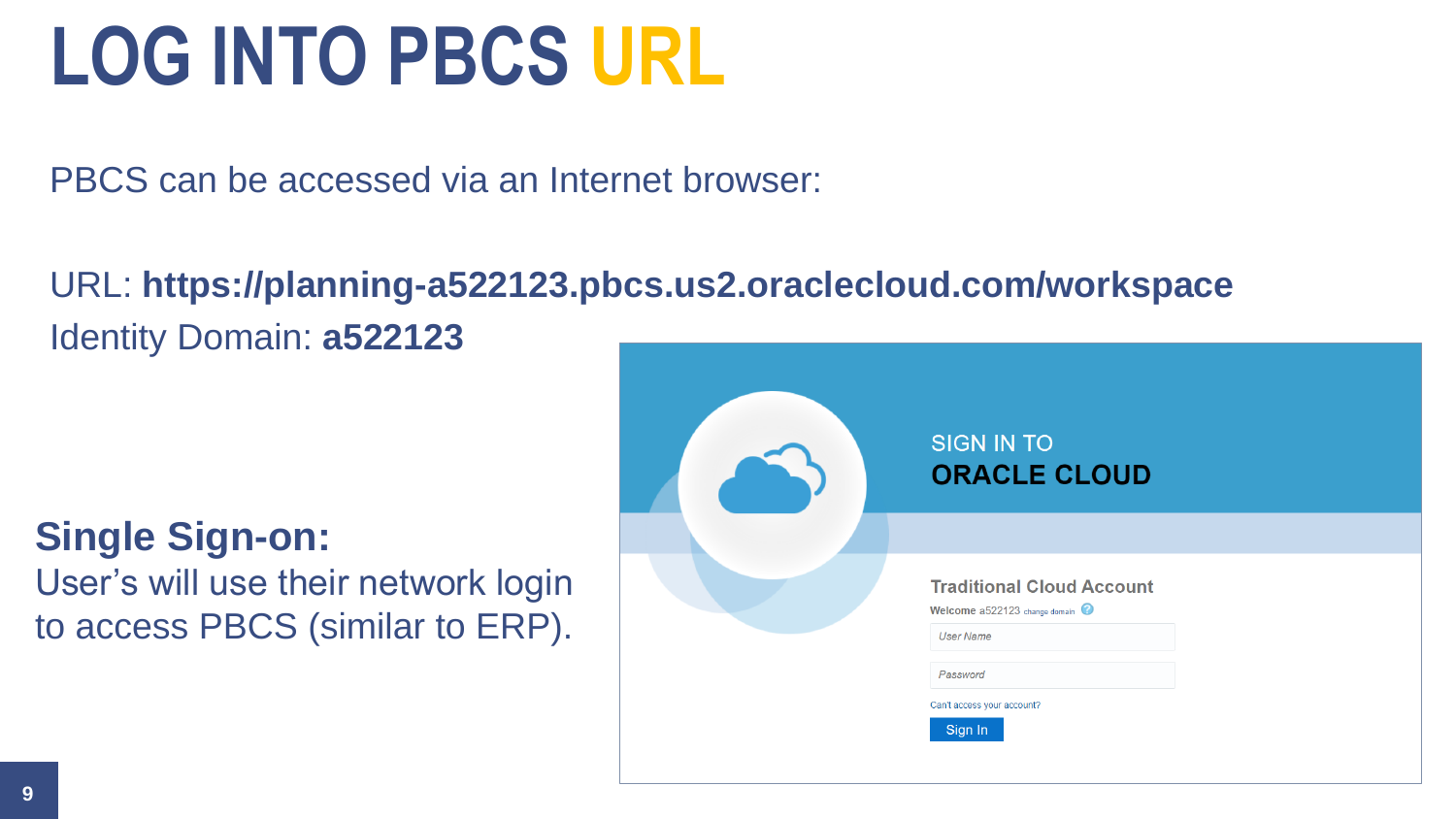# **HOME PAGE NAVIGATION FLOWS**



**Navigation Flows** are a grouping of related content, such as forms, which support the completion of a specific business process.

The Navigation Flows provide you with a simple and streamlined outline of each step in the budgeting process.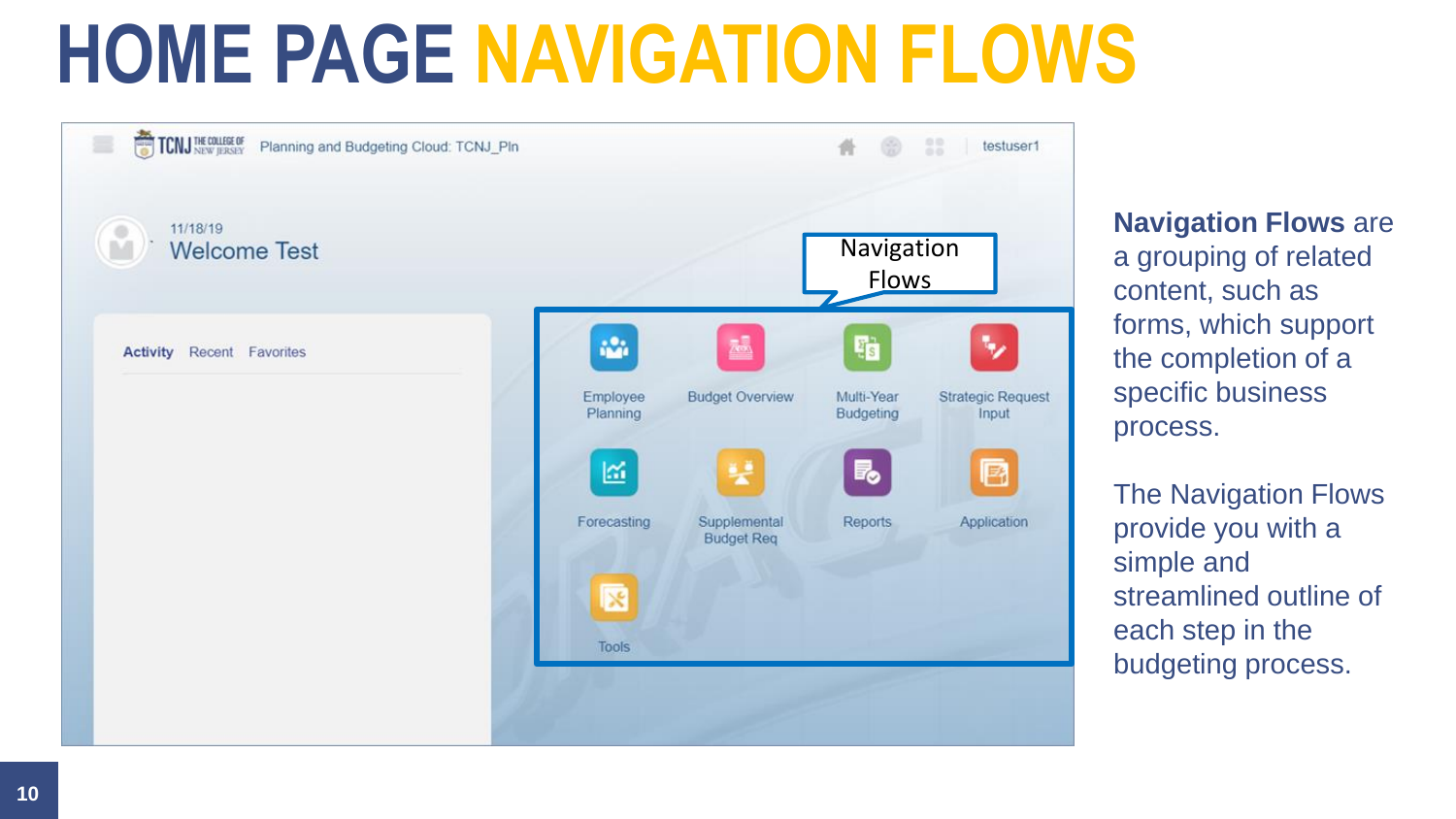## **HOME PAGE RETURN BUTTONS**



Return to the home page by:

- Clicking the TCNJ logo
- Clicking **Home**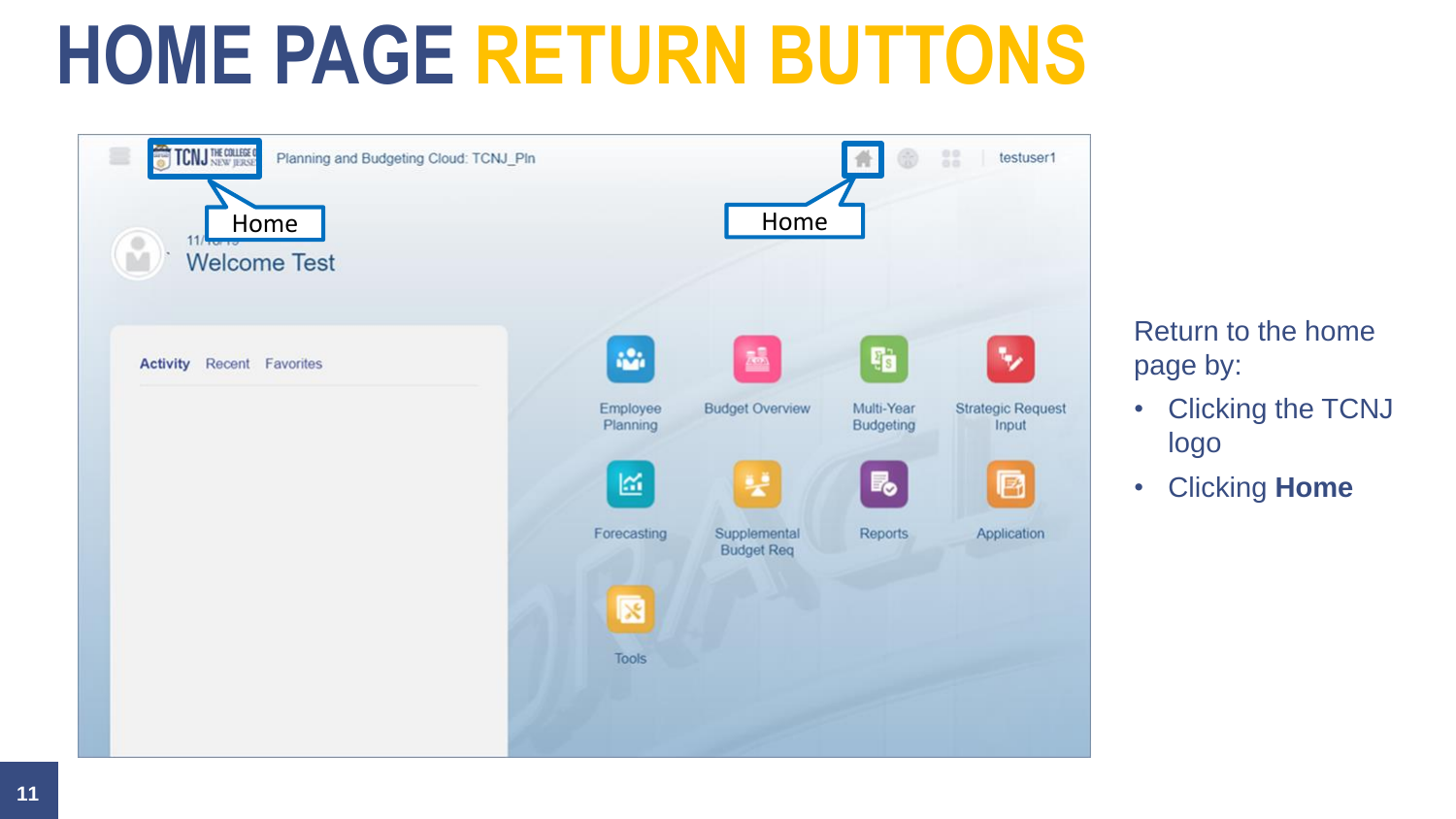### **USER PREFERENCES**



#### To access Preferences:

- 1. Click on the **Application** cluster
- 2. Select the **User Preferences** card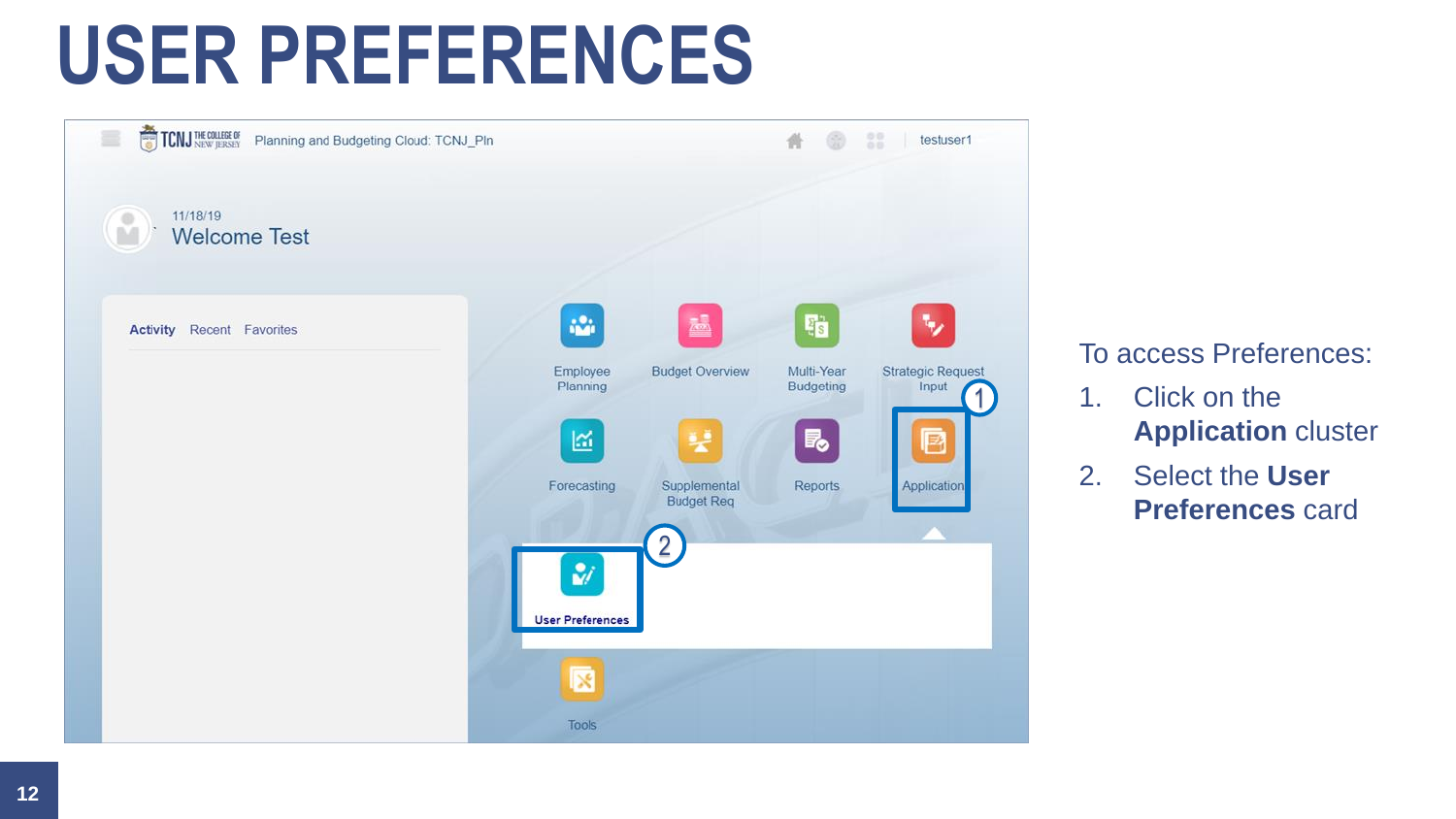### **PREFERENCES USER VARIABLES**

|                                         |                           | $\mathcal{U}$<br><b>User Preferences</b> | Save when<br>Complete |                                            |
|-----------------------------------------|---------------------------|------------------------------------------|-----------------------|--------------------------------------------|
| <b>Preferences</b><br>General           | User Variables            | ____                                     |                       | $\left\vert \mathbf{A}\right\vert$<br>Save |
| <b>Display</b><br>Notifications         | Dimension<br>Organization | User Variable<br>Org_UserVar             | Member<br>ACAD        | $\overline{\mathbb{F}}$                    |
| Ad Hoc Options<br><b>User Variables</b> |                           |                                          |                       | Member<br>Selector                         |

**User Variables** act as filters in forms, enabling users to only see data and information that are relevant to them. When you open a form, the members you set as your **User Variables** will already be set in the form. NOTE: If your **User Variable** is not set, you will receive an ERROR message when opening forms.

User variables only need to be set once, but they can be changed at any time.

**13**

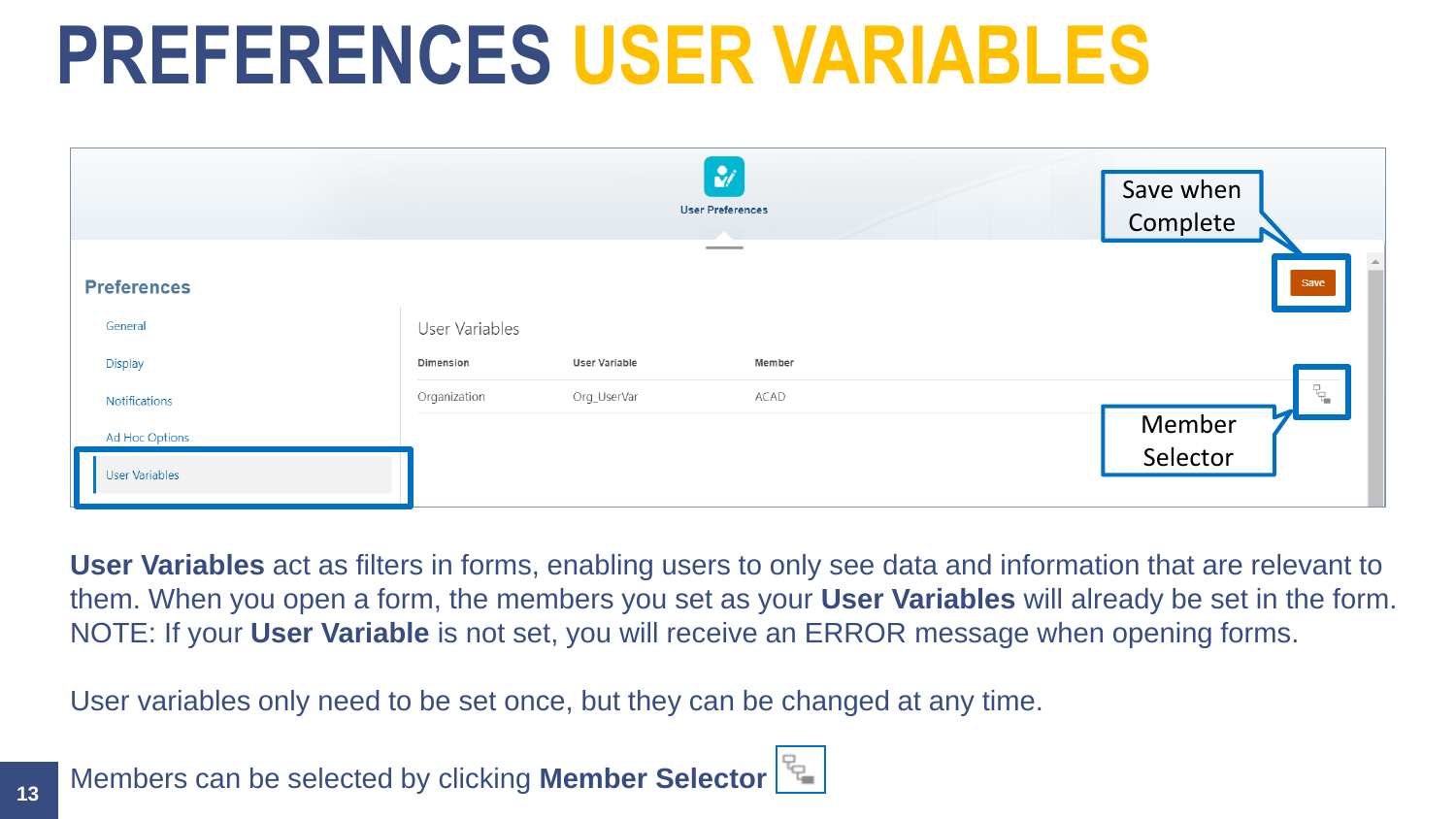### **PREFERENCES USER VARIABLES**



Members can be selected in two ways in the **Member Selector**:

- 1. Key in a value on the Search Bar
- 2. Select from Hierarchy and check the member. For all selections click just to the left of the member until a check mark appears

With either method you can confirm your selection at the top left portion of the window.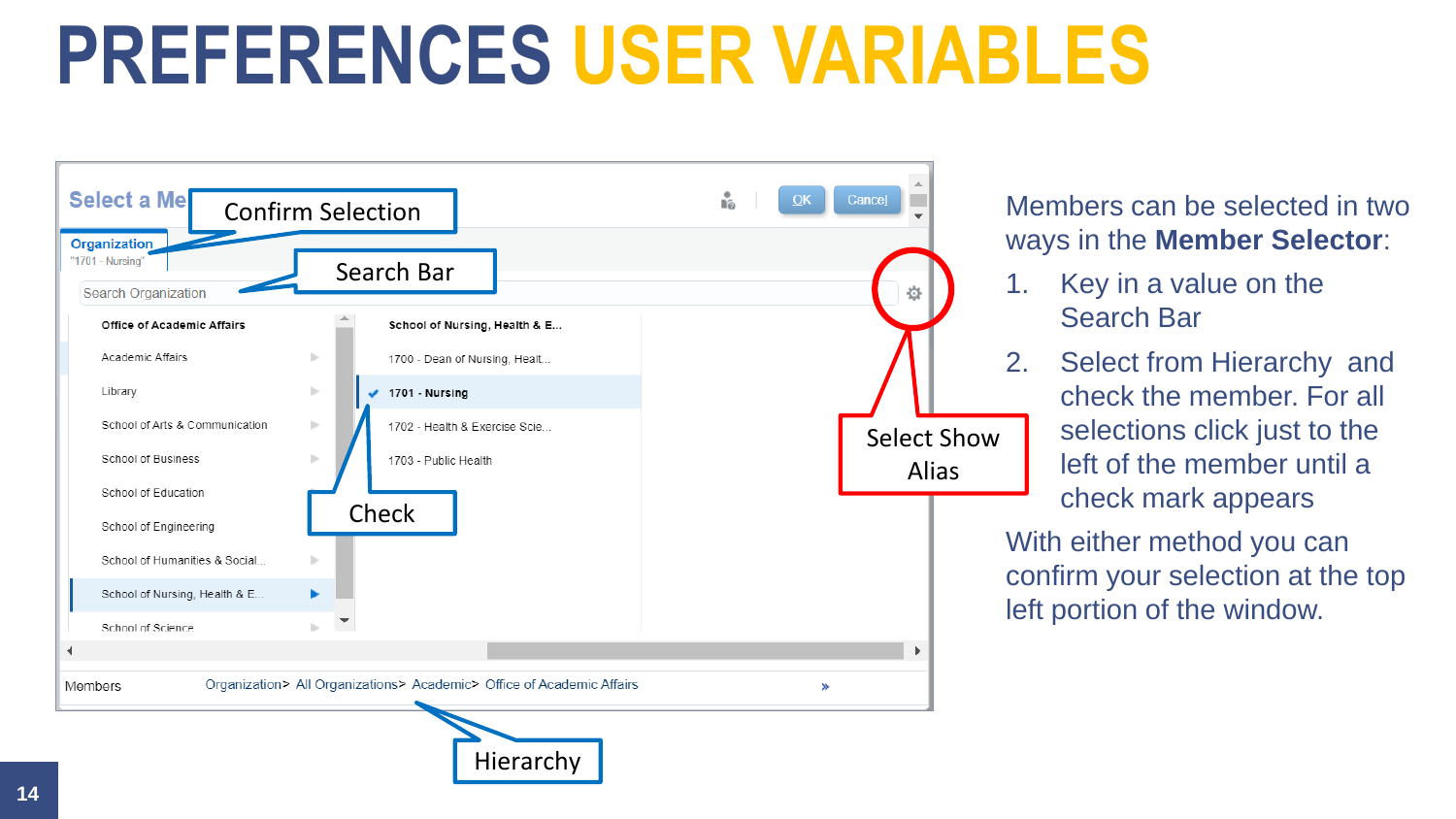# **FORM COMPONENTS**



Forms in Planning and Budgeting have the following structure:

**15**

- **Navigation Toolbar** allows you to navigate to the other cards in that cluster.
- **Instructions** display additional information and instructions on the form. Note: Instructions are set by the System Administrator and not all forms will include instructions.
- **Point of View (POV)** defines the section of data in the Planning and Budgeting database you are viewing. You select the desired members for each dimension to determine the context for the pages, rows, and columns.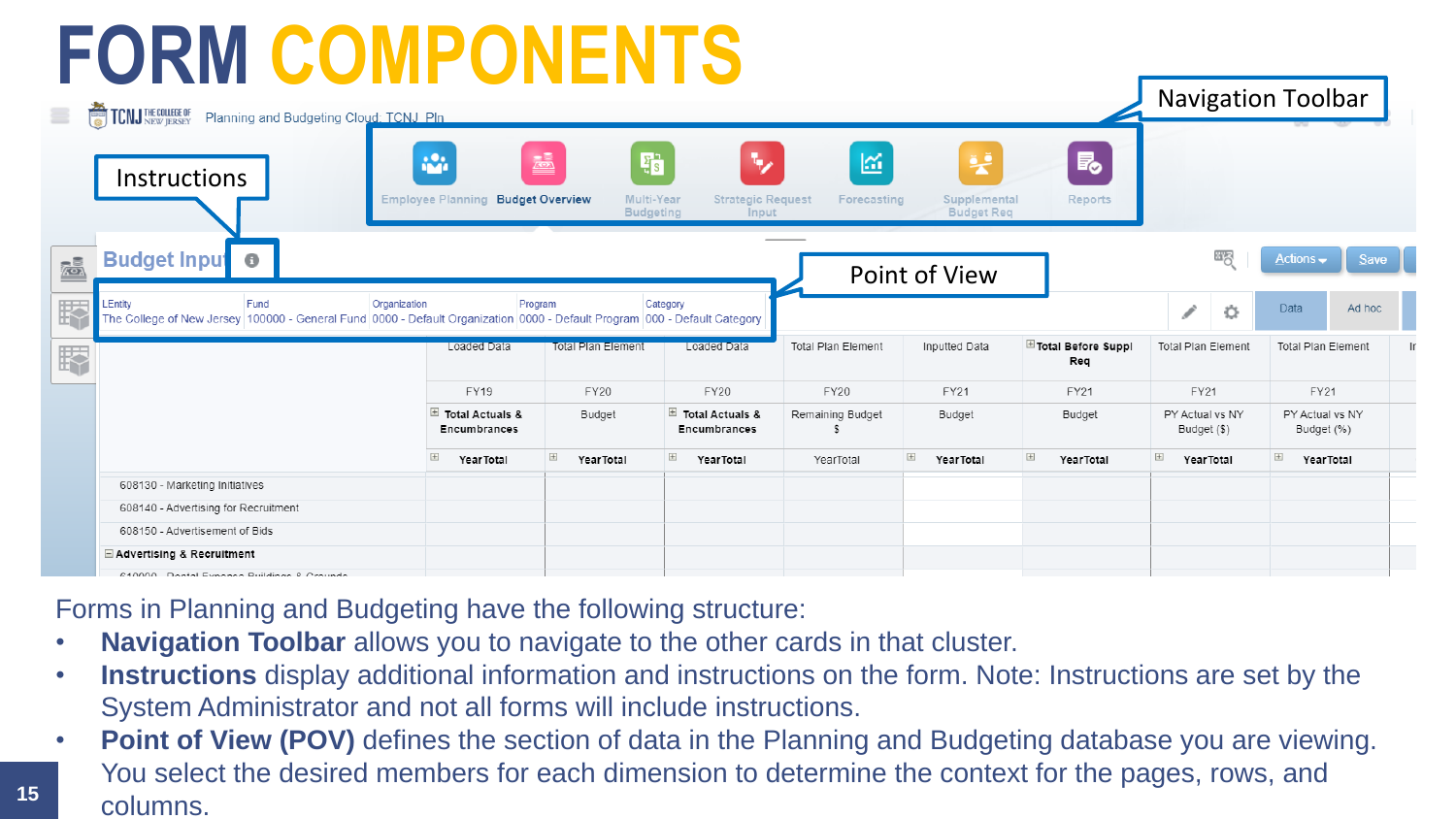# **DATA ENTRY**

#### **Example data form with various cell colors**

Budget Input <sup>®</sup>

Eund LEntity Organization Program Category The College of New Jersey 100000 - General Fund 1701 - Nursing 0000 - Default Program 100 - Instruction - General

|                                | <b>Total Plan Element</b> | Inputted Data |                |       |         |               |         |         |  |
|--------------------------------|---------------------------|---------------|----------------|-------|---------|---------------|---------|---------|--|
| FY20<br>Remaining Budget<br>\$ |                           |               | FY21           |       |         |               |         |         |  |
|                                |                           |               | Budget         |       |         |               |         |         |  |
|                                | YearTotal                 | $\pm$         | Q <sub>1</sub> | $\pm$ | Q2      | Jan           | Feb     | Mar     |  |
| 602095 - Pension Expense       |                           |               |                |       |         |               |         |         |  |
| 602096 - OPEB Expense          |                           |               |                |       |         |               |         |         |  |
| □ Fringe Benefits Expense      | 657,028                   |               | 1,898          |       | 1,968   | 626           | 607     | 639     |  |
| Personnel Expenses             | 2,055,930                 |               | 485,823        |       | 503,817 | 160,305       | 155,398 | 163,577 |  |
| 604000 - Athletic Equipment    |                           |               |                |       |         |               |         |         |  |
| 604010 - Gifts Expense         |                           |               |                |       |         |               |         |         |  |
| 604020 - Graphic Design        | 774                       |               | 198            |       | 206     | $65$ $\theta$ | 63      | 67      |  |
| 604030 - Graphic Printing      |                           |               |                |       |         |               |         |         |  |
|                                |                           |               |                |       |         |               |         |         |  |



Cells display the data for the selected members. Cell colors indicate the cell's status:

- + **White**: default; data can be entered into these cells
- + **Yellow**: values changed but data is not yet saved
- + **Grey**: read-only cells
- + **Grey with a Lock Symbol**: locked cells
- + **Teal**: cells have supporting detail